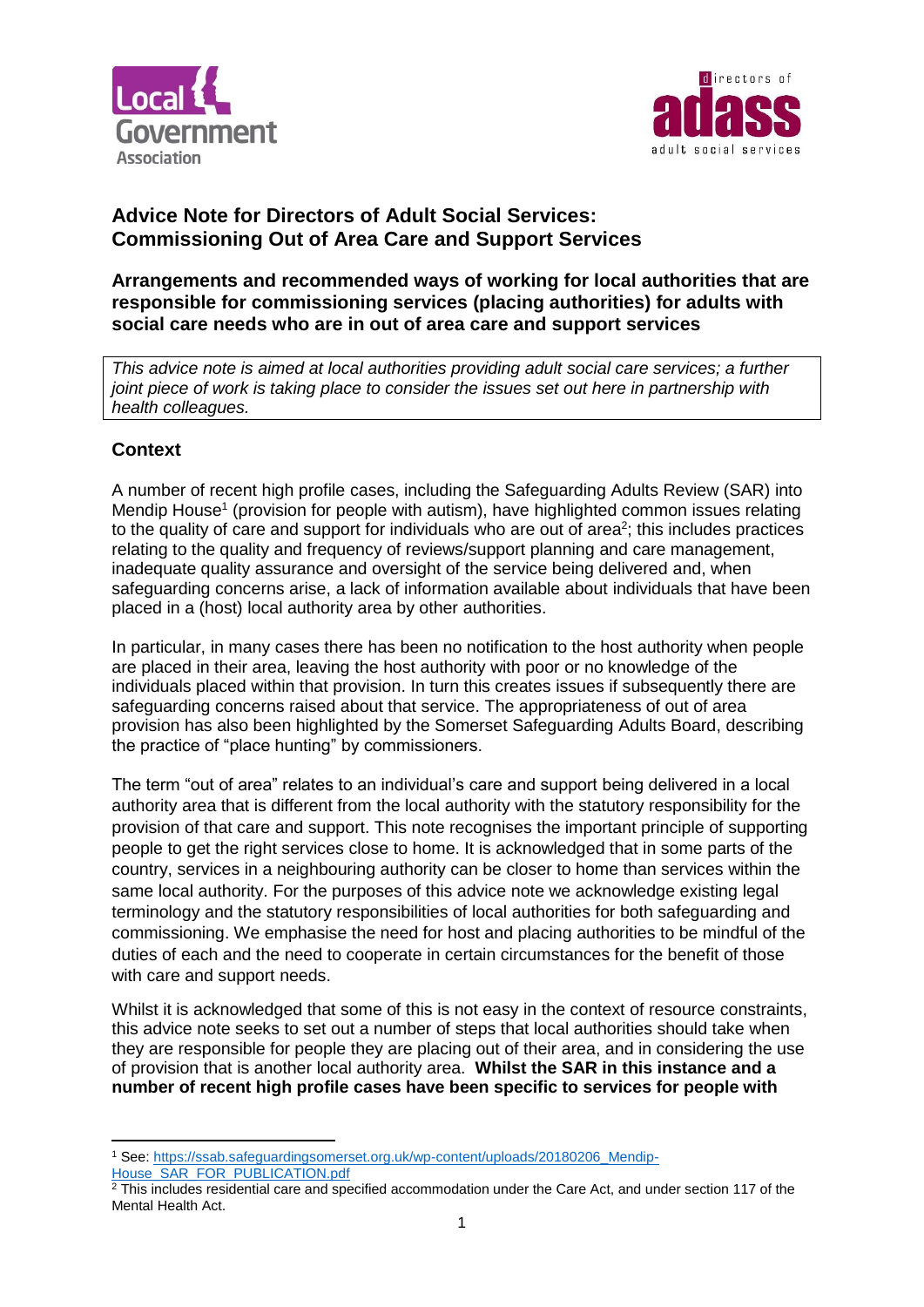#### **autism or a learning disability, the issues and recommendations set out here apply to a much wider range of people accessing adult social care**.

It should be noted that the advice set out in this briefing note needs to go hand in hand with wider actions relating to leadership, transparency and the development of staff that are also set out in response to the Mendip House SAR and other relevant SARs.

NB. The term "commissioner" refers to the staff from a placing authority who are making the service arrangements, unless otherwise stated.

### **Key steps**

## **1. Gather local intelligence relating to the provision before making arrangements**

- In some cases, social care provision may not be used by the local authority in which it is located because of concerns about the quality of that provision or the model of care and support being provided. However, this local insight and "soft intelligence" is not always sought by placing local authorities prior to the use of the service. Local authority commissioners should work with their partners in other local authority areas to collect local intelligence about a service they are considering for someone, in addition making use of other determinations of quality including recent and historic CQC inspection reports as well as contracting arrangements. CQC information (which can be found on their website) show both inspection results as well as any inspections underway, both planned and/or in response to concerns. This local intelligence gathered should inform commissioning decisions. The placing authority should also seek information from the provider about other local authorities using that provision to support understanding and joint working.
- Local authorities and other key partners working with Safeguarding Adults Boards (SABs) should keep track of provider concerns and identify patterns of concerns across sectors/organisations and across geographical areas and the range of commissioners. Commissioners (from both the host and placing local authority) should, in the context of out of area care and support services, link in to provider concerns meetings and protocols both to gain information prior to the service being used, and to impart information about any concerns once the service is in use.
- Whilst there may be a number of reasons why out of area provision is being considered for an individual, commissioners should clarify that no local service is available that could meet the needs of the person; any use of out of area provision should be informing the planning for more local strategic commissioning, through the identification of gaps in services and in line with relevant initiatives and programmes of work, such as Transforming Care.

#### **2. Suitability of the care and support service**

- In assessing the suitability of out of area care and support services for someone, consideration should be given to the arrangements which will need to be put in place to enable the individual to access local primary, community and secondary health care and any required specialised support in that area.
- Commissioners should ensure there is a written contingency plan in place that has been shared with all parties as problems can quickly escalate putting the service arrangements at risk. This should be discussed with the host local authority, and if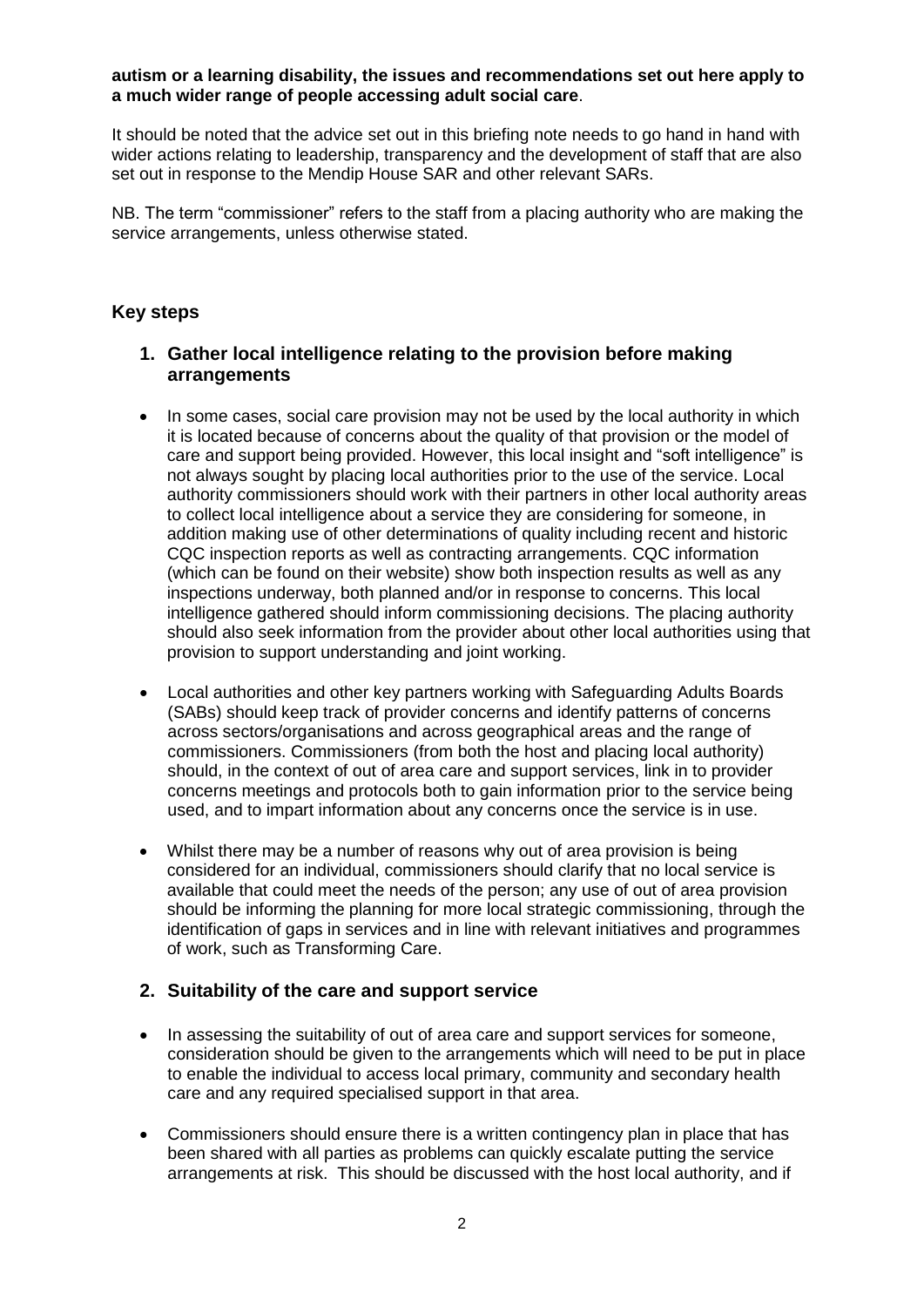the person has identified health needs, the local Clinical Commissioning Group, prior to the service commencing. It should never be assumed that there will be capacity within local services to respond to a crisis without having agreed this with all the relevant local commissioners and providers.

- Consideration should be given to the compatibility of the needs of the people already living at a particular service with those of the individual being considered for that service. Any increase in risk to all individuals must be considered as part of this compatibility assessment.
- The service should be visited in order to clarify the arrangements including the physical layout of the building(s), as well as the environment in which the service is located. This should extend beyond accessibility and consider all environmental aspects, for example the proximity of any sleep-in room/the rooms of other residents if the person exhibits high-risk behaviours at night.
- Consideration should also be given to the distance for families in visiting their family member and the impact this will have on family life.

### **3. Advise the host local authority when the arrangements are made**

- The placing local authority commissioner should inform the host local authority (in writing) of the prospective service arrangements and the provider organisation involved. This should be in advance of the arrangements commencing and include full contact details for the placing authority and contact details for the placing authority if any concerns about the provider arise. Where this information cannot be sent in advance it should be done as soon as is practicable, but bearing in mind the time it can take to make contact with the relevant person. See Appendix 1 for suggested information to be shared, in line with local information governance protocols.
- Such notification will assist the host authority if safeguarding concerns arise, or when dealing with urgent care home closures in its area, as it will provide a record of the responsible authority and a named contact person. It will also assist in any contract monitoring and in general communication between placing and host authorities.
- The placing authority should also inform the host authority if and when a person leaves the provision.

#### **4. Review face to face**

- Placing authorities with statutory duties for meeting eligible care needs are responsible for the review and, where necessary, reassessment of needs and the ability of existing accommodation and support arrangements to meet those needs. All reviews must be completed to statutory timescales, or more frequently where this may be needed.
- Assessments of need and reviews should always be completed face to face in order to provide assurance about the quality of provision. Some local authorities may seek reciprocal arrangements with the host authority, especially if the two authorities are a long distance apart. Once a review has taken place, confirmation should be made to the host authority to ensure information is up to date.
- Placing authorities should ensure individual reviews are person-centred and in line with good practice; the uniqueness of each person should be the focus for designing and delivering credible and valued support. The review should include, wherever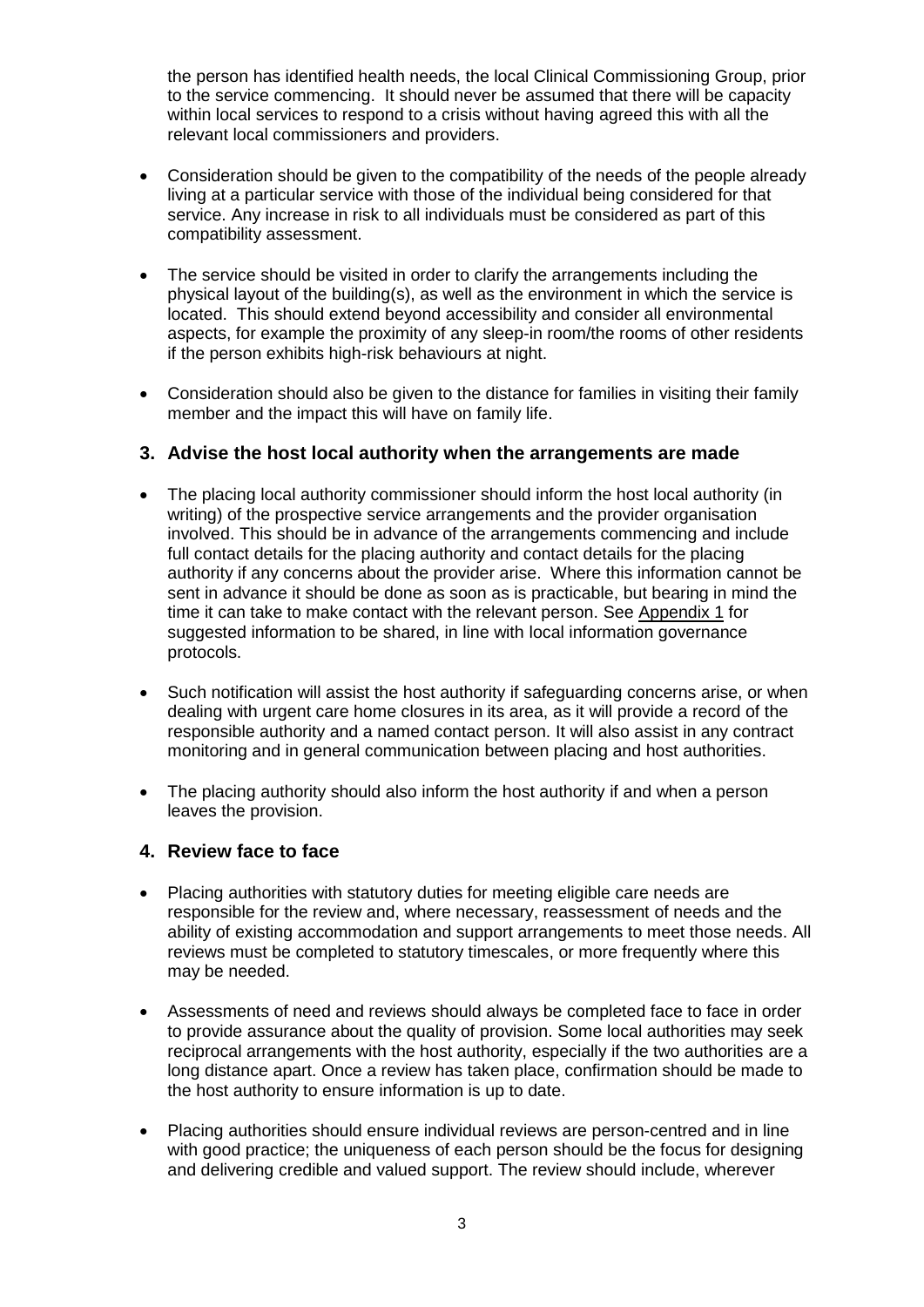possible, speaking to the person in depth about their experience at the service. If this is not practically possible because of the person's needs then a period of observation of the care and support provided to the person should be undertaken. This should take place as part of the person's daily routine or within areas of the service that provide care - i.e. not at a remote office.

- All reviews must take into account statutory duties relating to the use of advocates and the relevant person's representative (RPR) (where relevant/applicable) under the Care Act and Mental Capacity Act, recognising their roles in contributing towards quality assurance.
- Placing authorities should ask family, friends, and the advocate and/or relevant person's representative (RPR) of the person (where appropriate/relevant) for intelligence about the service. The aim should be to empower individuals and families, and placing authorities should support the provision of good information to those people who use services and their families about safe, good quality care so that they know what they should expect and are supported to raise their concerns. Sometimes families have concerns, but have not formulated them or spoken with anyone outside of the service provider. It is good practice to offer families a chance to speak privately, in person or via a phone call.
- There should be clear information and guidance for people and families about the remit, powers, structure and enforcement resources of all relevant agencies.
- Those completing reviews should maintain professional curiosity throughout the review and all contact with the provider. When visiting services that describe themselves as 'specialist' it is important to gain evidence that care is effective, high quality and evidence-based. Reviewers should not assume everything is alright without seeing the evidence for it, and must never assume that a service is providing specialist care because of the way it describes itself. They should identify and invite agencies who are working with the person, for example mental health or other specialist services, or consult with them prior to the review, in order to fully explore how the person's needs are being met.
- If there is evidence of inadequate provider support to individuals, for example in relation to maintaining individual care plans, this should be acted upon, for example by reporting the concern to the CQC and alerting the host authority. Where there are safeguarding concerns and/or the host authority contracts with the service, they should actively use their contractual procedures, issuing contract default notices, advisory notices and placement suspensions. The placing authority may also make decisions under its contract monitoring procedures relating to its contract with the provider, including suspension of placements with the provider.

## **5. Safeguarding**

**.** 

• In addition to safeguarding matters identified elsewhere in this advice note, the ADASS publication "Out-of-Area Safeguarding Adults Arrangements – Guidance for Inter-Authority Safeguarding Adults Enquiry and Protection Arrangements" (June 2016)<sup>3</sup> identifies specific principles for inter-authority working on cross boundary work in adult safeguarding.

<sup>3</sup> See the ADASS guidance on 'Out of Area Safeguarding Adult Arrangements': [https://www.adass.org.uk/out-of](https://www.adass.org.uk/out-of-area-safeguarding-adult-arrangements)[area-safeguarding-adult-arrangements](https://www.adass.org.uk/out-of-area-safeguarding-adult-arrangements)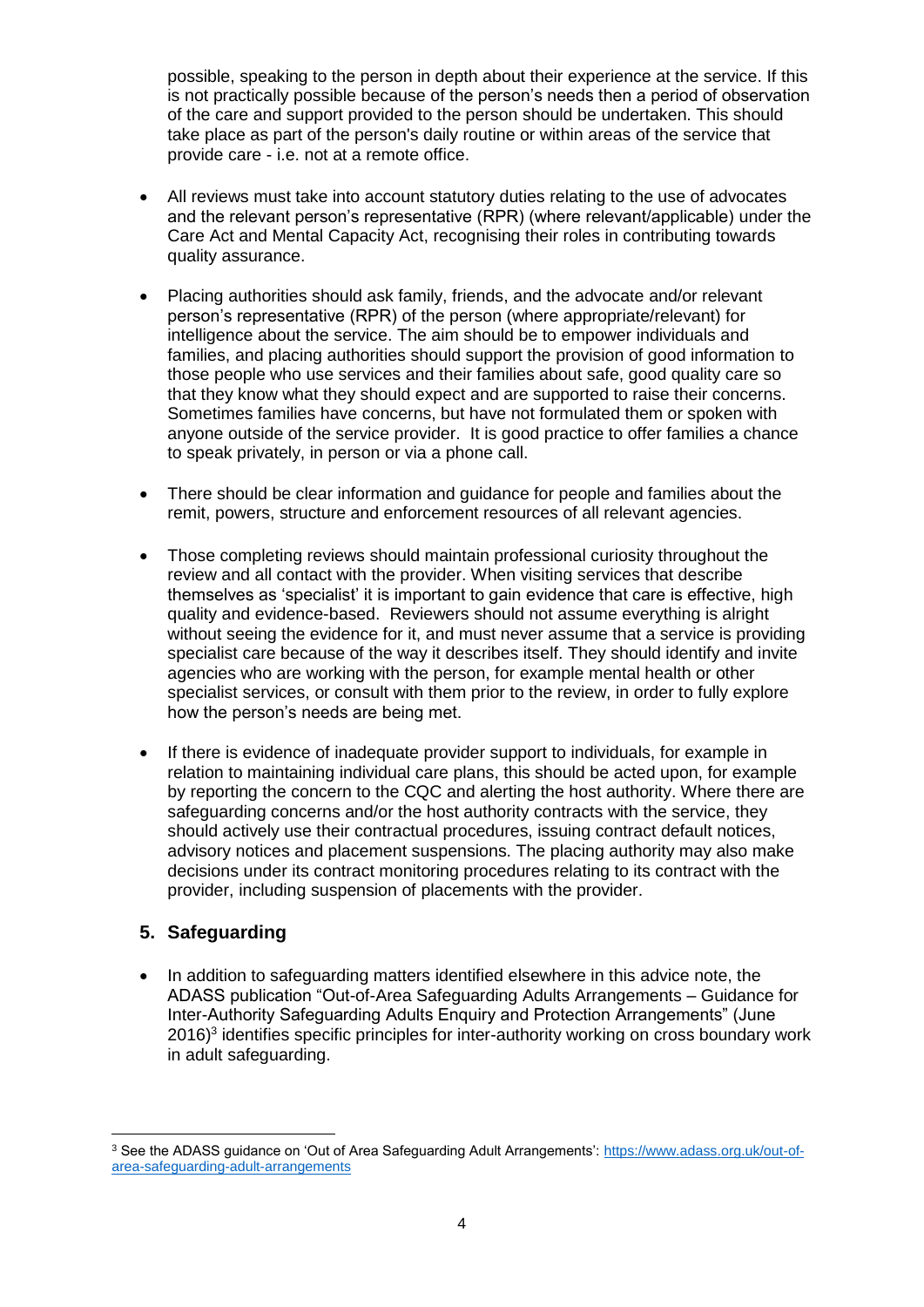- These principles identify that "clarity about the responsibilities of host and placing authorities at the outset of the enquiry is essential to ensure the person's wellbeing and desired outcomes remain paramount" and that "where there is a placing authority involved in commissioning a service, that authority will contribute to the enquiry as required, and maintain overall responsibility for the person they have placed, including needs assessment and care and support planning".
- It is important that the placing local authority participate in all multi-agency reviews, including any that it is not directly responsible for organising, for example of health elements of the individual's package.

## **6. Providers**

- The placing local authority should write to the provider advising them of their contact details, including who to contact in the event of an emergency. The placing local authority should also clearly communicate, by care plan or other means, the care and support it is expecting the provider to deliver and what it is expecting in respect of the funding provided. The letter should include a written requirement on the provider to report any issues of concern that affect the person to both the placing and host authorities any issues of concern that affect the person.
- The placing local authority must share any known risks with the provider and ask if there are people in the service who may pose a risk to the person being placed or vice versa. The placing local authority must also place a requirement on the provider to inform it immediately if these risks change – for example is someone leaves or moves in to the service.
- The placing local authority should ensure, through contracting arrangements and in service specifications, that the provider has arrangements in place for safeguarding adults and for managing concerns, which should be in line with the local (host authority) Safeguarding Adults Board multi-agency safeguarding adults policy and procedures.
- If not already in place, host local authorities should develop a method or system for holding information provided by placing authorities. This should include the placing authority, the provider and details of the person. This will enable a comprehensive response should safeguarding concerns arise at a later point and also help with good communication generally about the service and provider. The host authority should Identify contact points for placing authorities to use when making enquiries about the quality of a provider.
- Local authorities should ensure that any relevant learning from local SARs or significant national SARs informs review of the provider concerned and protocols for cross authority care and support arrangements.